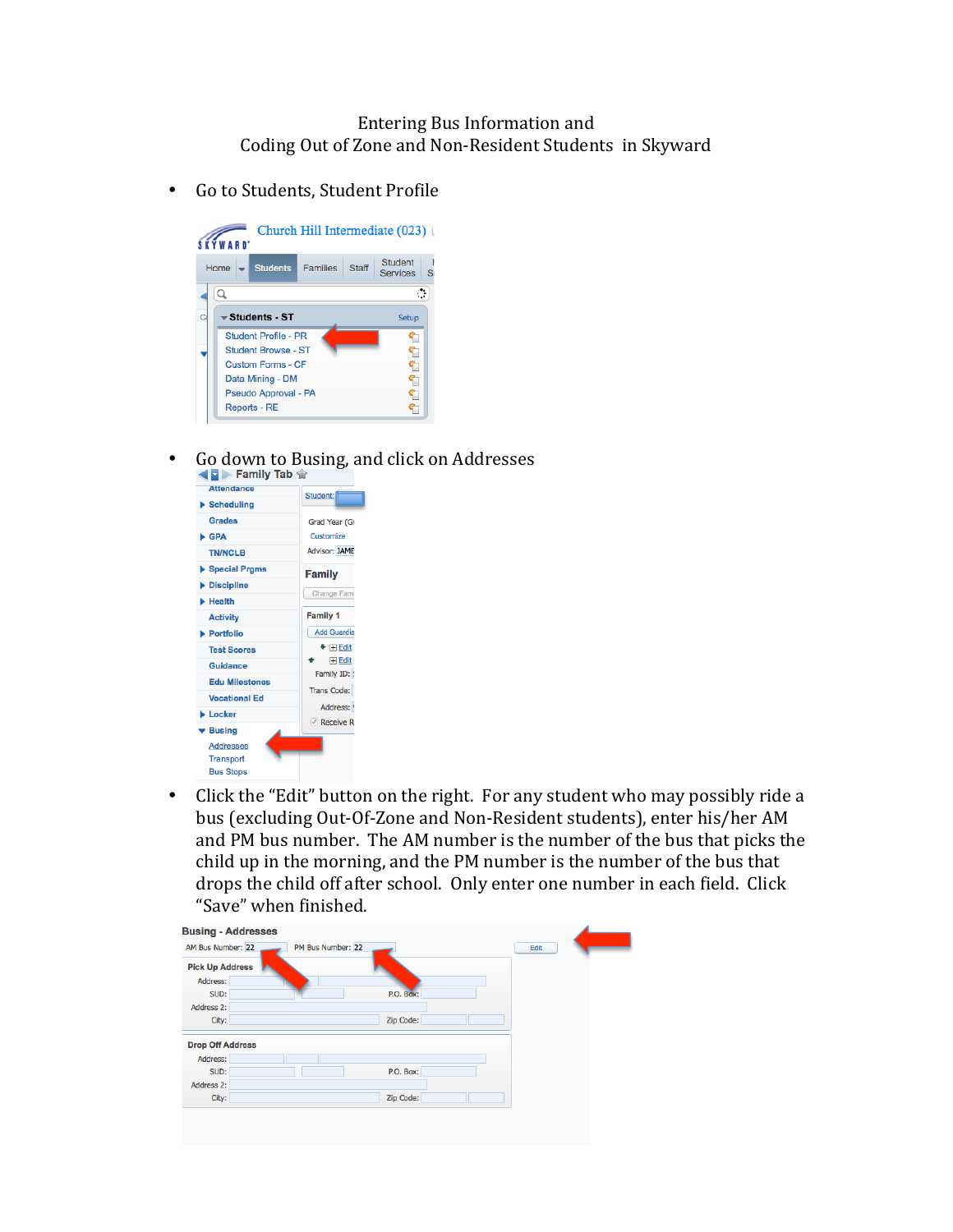• Under the word "Busing" click "Transport."



ſ

• Be sure the student has a start date, Transported says "Y" if the student could possibly ride a bus, and the number of miles (one way) is correct.



- If it isn't correct, click "Edit" and update with the correct information.
- If this information is missing or you are entering it for a new student, click "Add".

| Student: V.            | and a statement of the company of the company  | Save        |
|------------------------|------------------------------------------------|-------------|
| Start Date: 06/17/2015 | Add an End Date<br>* End Date:<br><b>IFED</b>  | <b>Back</b> |
|                        | Transported?<br>0.00<br>Miles Transported:     |             |
|                        |                                                |             |
| Category:              |                                                |             |
| <b>Bus Info:</b>       |                                                |             |
|                        | $\circledR$<br>Old NCLB Transportation Cat: 01 |             |
|                        | Asterisk (*) denotes a required field          |             |
|                        |                                                |             |

• The start date is the day the student enrolled at your school. The miles transported is the distance the child lives from your school. If you are unsure of the miles, you can check from the "Address" section under "General". Next to the student's address is a picture of a globe  $\blacksquare$ . Clicking this will open Google Maps in a new window. Once it loads, click the word "Directions" and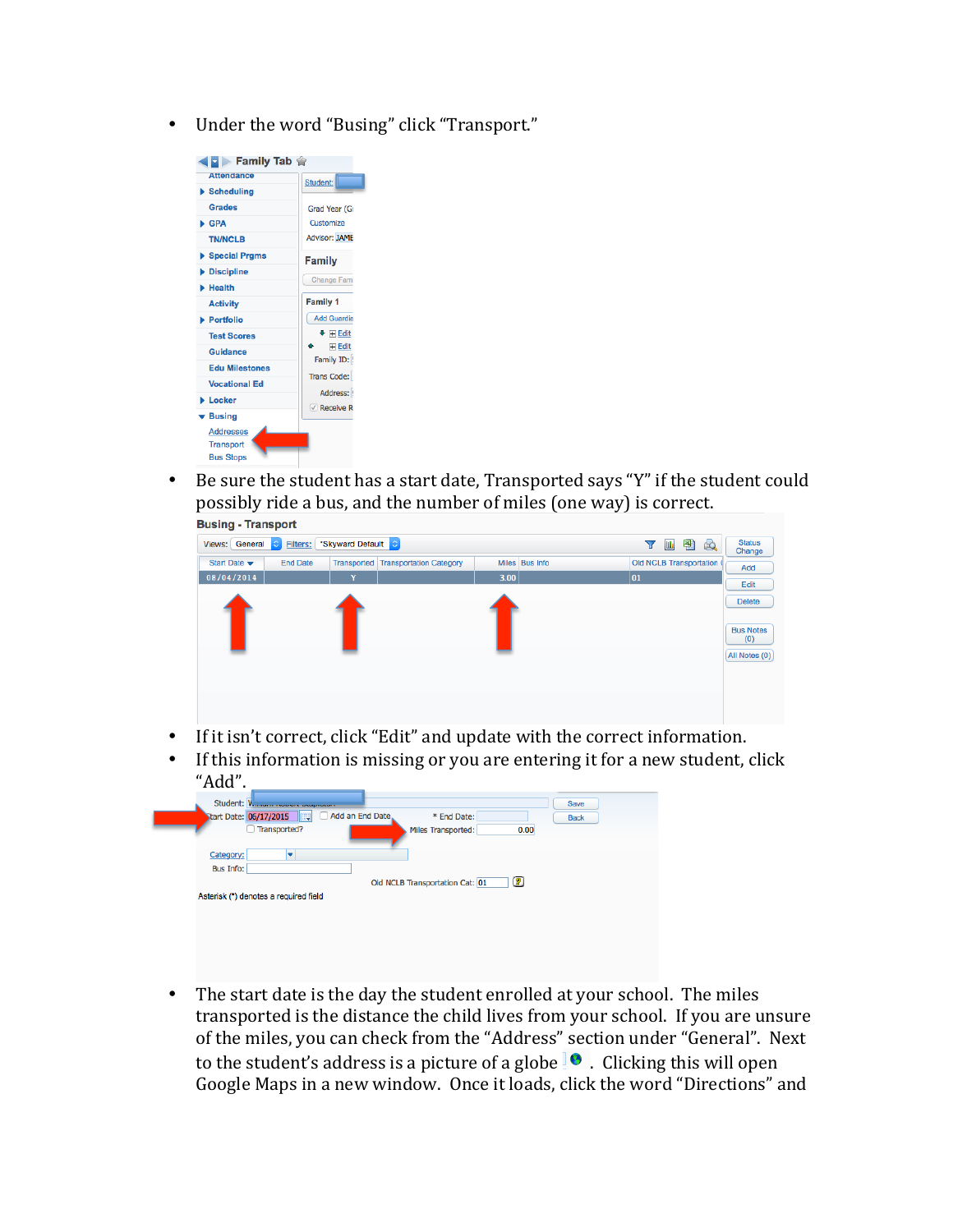| type in your school's address for the starting point.     |                                                                             |
|-----------------------------------------------------------|-----------------------------------------------------------------------------|
|                                                           | $-11.1$                                                                     |
| Choose starting point, or click on the map                |                                                                             |
|                                                           |                                                                             |
| $\bullet$                                                 | Be <b>absolutely certain</b> that you click the box next to "Transported?". |
| Student:                                                  |                                                                             |
| Add an End Date<br>* Start Date: 06/17/2015<br><b>FEE</b> |                                                                             |
| Transported?                                              |                                                                             |
|                                                           |                                                                             |
| <b>Bus Info:</b>                                          |                                                                             |
| Old NCLB Tr                                               |                                                                             |
| Asterisk (*) denotes a required field                     |                                                                             |

• Once you are finished, click "Save".

Instructions for "Out of Zone" and "Non-resident" students.

• If a student is out of zone or a non-resident, by policy, he/she cannot ride a bus. Do NOT enter a bus number for these students. Click on the word



• If the student was previously a bus rider, "Edit" and check the box "Add an End Date. Then enter an end date for the last day he/she was eligible to ride a bus. Then click "Save"

| a vus.<br><b>ILICII UIUN</b> JAVU.               |                                                  |
|--------------------------------------------------|--------------------------------------------------|
| * Start Date: 08/04/2014<br>Add an End Date<br>æ | * End Date:<br>3.00<br><b>Miles Transported:</b> |
| Category:<br><b>Bus Info:</b>                    |                                                  |
| Asterisk (*) denotes a required field            | 12)<br>Old NCLB Transportation Cat: 01           |

• Click "Add" and be sure the start date is the first day they became a nonresident or out of zone student. DO NOT check the "Transported?" box and